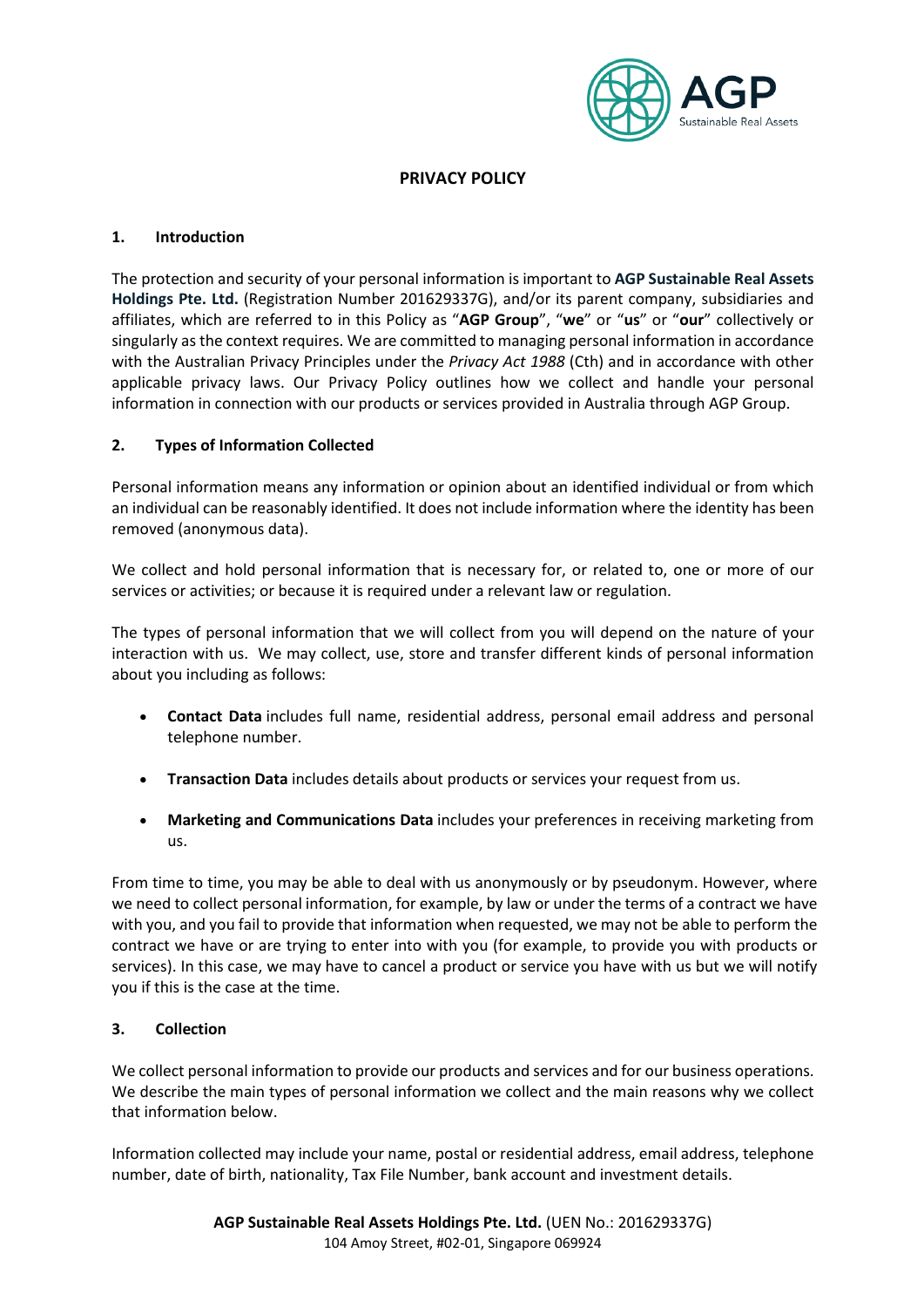

We may collect information that you give to us when you or your authorised representatives interact with us, for example, if you contact us regarding an investment. We may also collect information from outside sources such as our business and commercial partners, credit reporting bodies, consultants, other customers and from publicly available sources (such as published content) and data providers, as well as information from AGP Group members in Australia or internationally.

We also collect personal information about individuals employed by our suppliers, contractors, dealers, agents and corporate customers. We will explain why we are collecting this information and how we will use that information, unless it is obvious from the circumstances.

When you apply for a job or contract with us we may collect information about you to help us decide whether to offer you the job or contract. For example, we may collect information about how to contact you, your education or work history, or other information included in your CV or résumé. We may collect this information from you, or from any recruitment consultant, your previous employers, or other referees. This Privacy Policy does not apply to our collection, use and disclosure of information:

- we hold about you once you become an employee;
- we keep after your employment relationship with us ends,

where that collection, use or disclosure relates to your employee relationship with us and the records we hold about you as an employee.

### **4. Purposes for processing your personal information**

We may process any personal information you provide to us to enable us to perform the contract entered into between you and us, to ensure our compliance with legal and regulatory requirements or for the purposes of our legitimate business interests, including the following:

- to enable us to carry out our obligations arising from any contracts and to provide you with the information, products and services that you request from us;
- to enable us to verify your identity;
- to enable us to verify, facilitate, respond to and/or process an enquiry or other request you make when you contact us, including for customer services support;
- to manage your relationship with us;
- to comply with our legal obligations, standards, policies and procedures under applicable law;
- for purposes related to the administration of products and services offered by us;
- to notify you about changes to our products and services;
- for researching, designing and launching financial, investment services or related products for clients;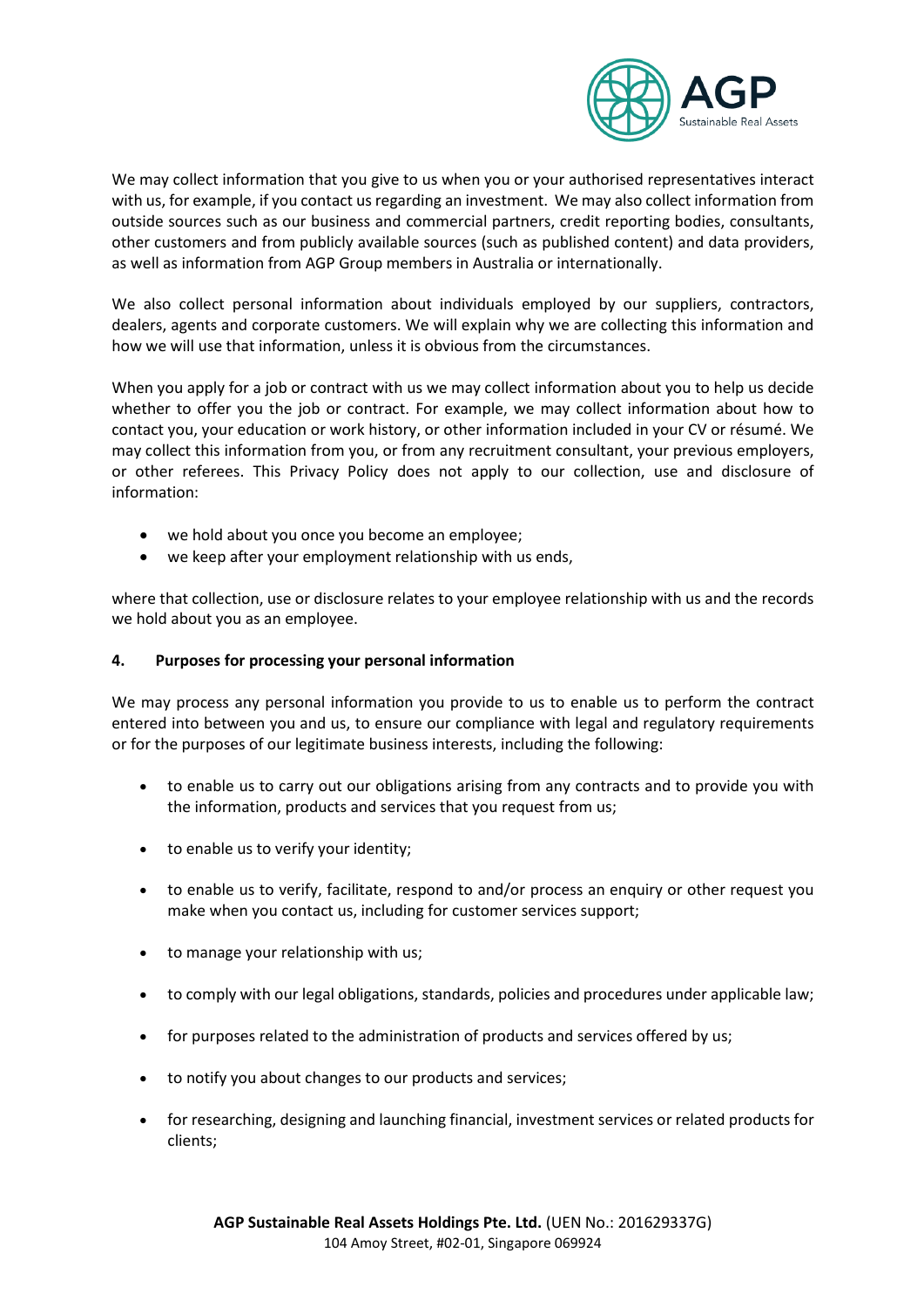

- to enable us to issue a notice or corrective action to you in relation to any of our services, if required;
- to store, host and/or backup (whether for disaster recovery or otherwise) your personal information, whether within or outside Australia;
- for record-keeping purpose;
- to respond to requests for information from public and governmental/regulatory authorities, statutory board, related companies and for audit, compliance, investigation and inspection purposes;
- to communicate and provide you with the relevant market information you have requested in our newsletters (by email);
- for research and data analysis to improve our products and services. We may do this research or engage a service provider to do this on our behalf; and
- for any other purpose related to the above.

Your personal information will be retained for as long as it is necessary to fulfil the purposes for which it was collected or for business or legal purposes, or in accordance with applicable laws.

When we collect your information, we may explain that we will use and disclose your information in other ways.

We may also remove certain information or alter the information we collect about you so you can no longer be identified from that information. We do this so that we can use it or disclose it to third parties for other purposes.

### **5. Marketing**

We may use your personal information to send you marketing-related information (such as newsletters) from AGP Group where it is linked to the products or services we are providing you. You may unsubscribe at any time by clicking on the "unsubscribe" link at the bottom of each marketing communication.

Please note that where you opt-out of receiving marketing communications, we may still send you certain communications relating to your use of our products or services, such as service announcements, notices about information on the products or services and administrative messages.

### **6. Disclosure of Your Personal Information**

Your personal information may be used, disclosed, maintained, accessed, processed and/or transferred to the following third parties, whether located in Australia or outside of Australia, for one or more of the purposes set out above:

• our parent company, subsidiaries and affiliated companies;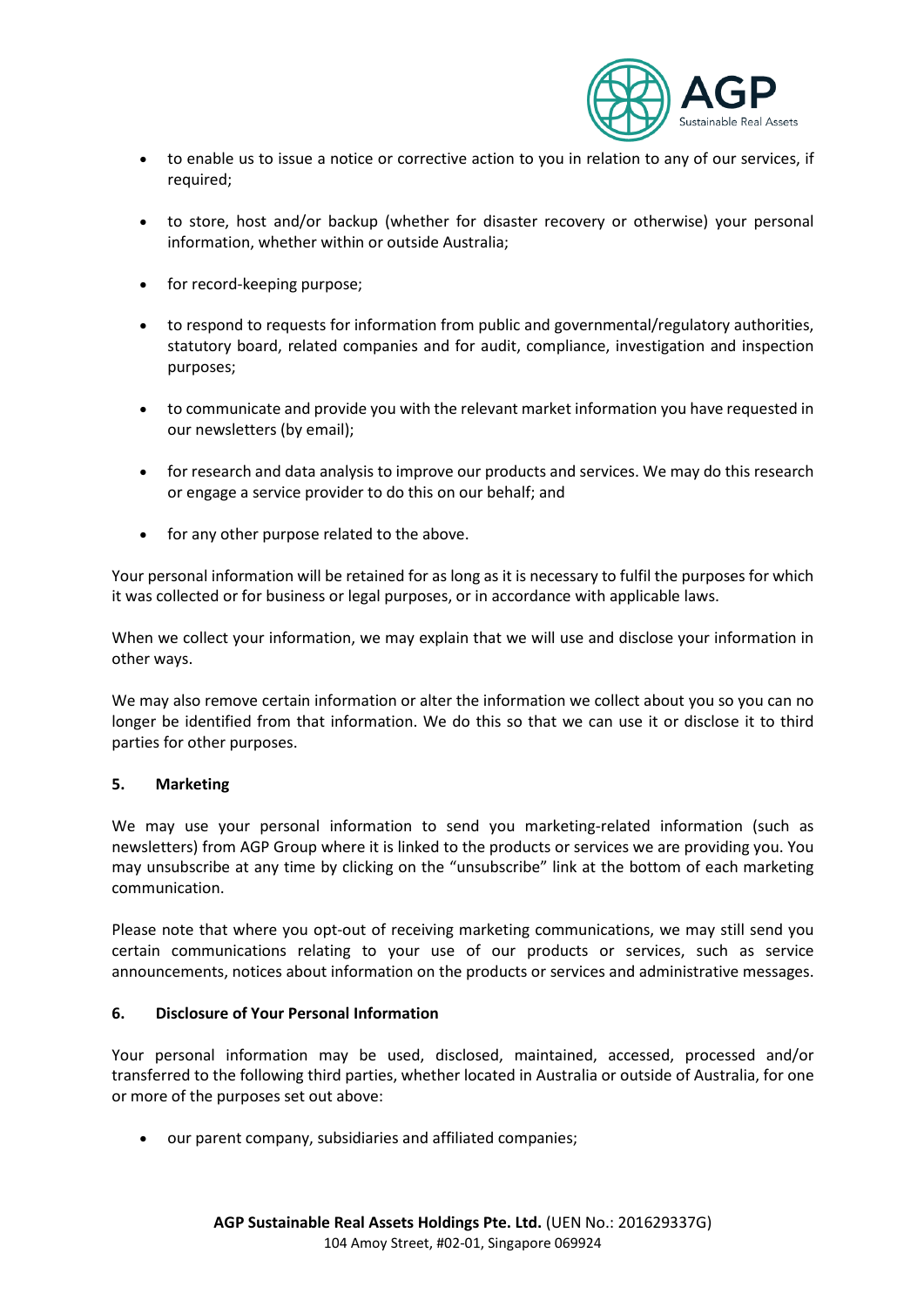

- public and government/regulatory authorities, statutory boards, industry associations and/or agencies under applicable laws;
- courts and other alternative dispute forums;
- third parties to whom we may choose to sell, transfer or merge parts of our business or our assets. Alternatively, we may seek to acquire other businesses or merge with them. If a change happens to our business, then the new owners may use your personal information in the same way as set out in this Privacy Policy;
- banks where we facilitate opening your account for managing your portfolio(s);
- third party service providers which require the processing of your information, for example, third party service providers which have been engaged by us to provide and maintain any IT equipment and cloud computing system used to store and access your personal information; or
- third party service providers who provide administrative, research, design, launch, digital or telecommunication, settlement clearing or other services to us (such as due diligence services, identification verification services, trustees, custodians, investment managers in the operation of our business); or

Where we provide your personal information to third party services providers, they are required to keep your personal information confidential and secure and must only use your personal information as instructed by.

We may also disclose your personal information where required to respond to authorised requests from public and government/regulatory authorities, statutory boards or where required by any applicable law, including for national security. Where required by law, we may also disclose your personal information where necessary to enforce agreements, to investigate or protect the rights, property or safety of AGP Group and our group companies, our products and services and our personnel, customers, distributors or business partners or to prevent or take action regarding illegal activities or fraud, situations involving potential threats to the safety of any person or as evidence in litigation or investigations.

## **7. Keeping Your Personal Information Secure**

We will take all reasonable steps (including appropriate technical and organisational measures) to ensure your personal information is processed securely to protect the confidentiality, integrity and availability of your personal information and in accordance with this Privacy Policy.

The nature of the Internet is such that we cannot guarantee or warrant the security of any information you transmit to us via the Internet and any transmission is at your own risk.

## **8. Storing Your Personal Information**

Your personal information will be stored on servers located in Singapore. It may also be processed by, and transferred to, AGP Group personnel or by one of our service providers operating outside of Australia (including in Singapore, India, United Kingdom or other countries). By submitting your personal information to us, you agree and consent of such transfer, storing and processing.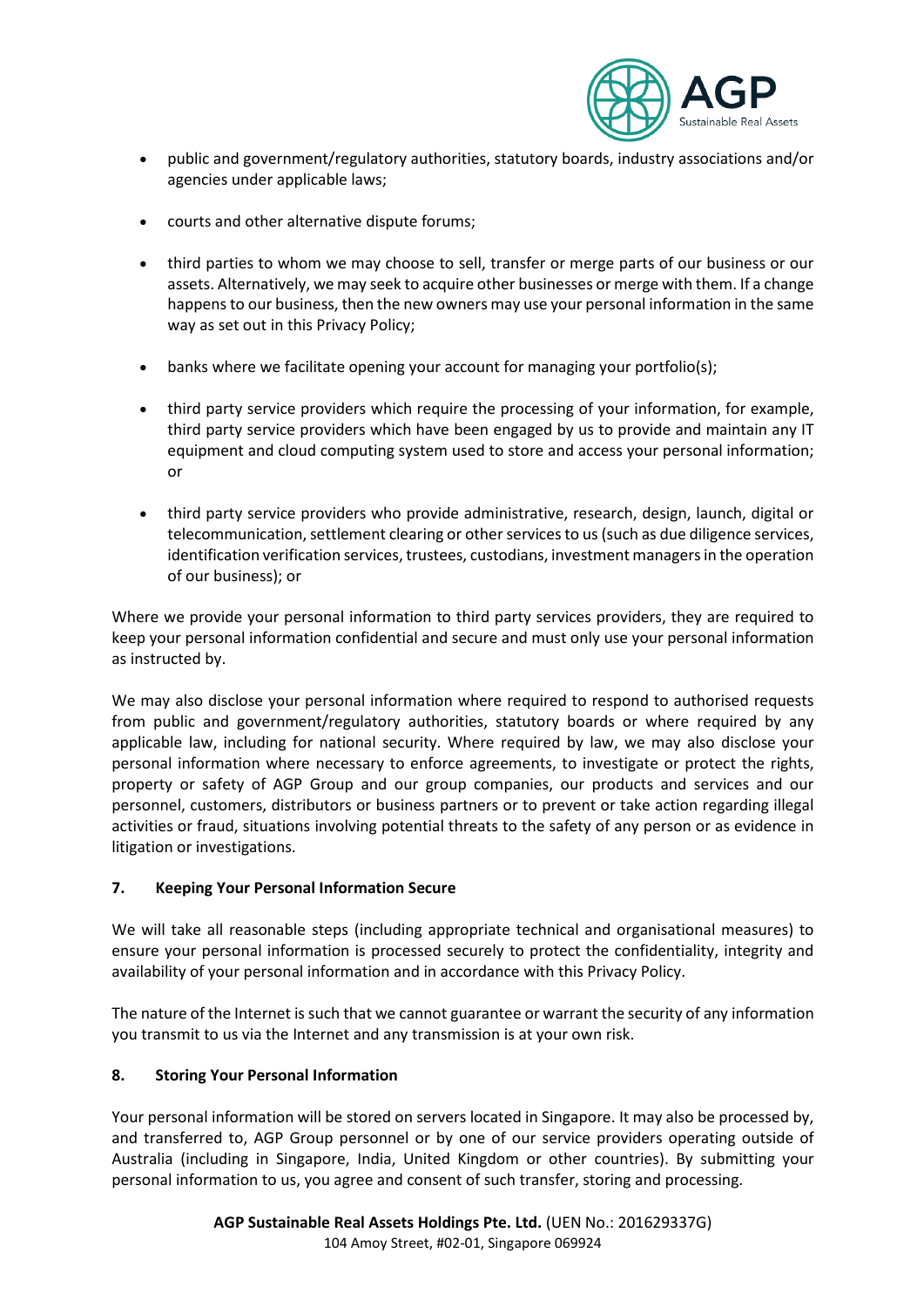

We will ensure that the personal information which we collect from you and transfer to the AGP Group or a third-party is adequately protected inside or outside of Australia.

We will only retain your personal information for as long as necessary to fulfil the purposes we collected it for, including for the purposes of satisfying any legal, accounting, or reporting requirements. To determine the appropriate retention period for personal information, we consider the amount, nature, and sensitivity of the personal information, the potential risk of harm from unauthorised use or disclosure of your personal information, the purposes for which we process your personal information and whether we can achieve those purposes through other means, and the applicable legal requirements.

### **9. Your Rights**

You have a right to request access to and/or correction of the personal information currently in our possession by writing to our Privacy Officer. You also have a right to make a privacy complaint. Further information on how to exercise your rights is below.

## **10. Accuracy and requests for access and correction of personal information**

Where you submit your personal information to us, you should ensure the personal information is accurate, and let us know promptly if the personal information changes so that we are not holding any inaccurate personal information about you.

We will take reasonable steps to ensure that the information we hold about you is relevant, accurate, up-to-date and complete.

You can request that we provide you with access to information we hold about you or ask us to correct any personal information we hold about you that is out-of-date, incorrect, incomplete or misleading. You can contact us by submitting a request in writing to the address set out below. If we are able to, we will action your request within a reasonable timeframe (usually within 30 days) following receipt of your request.

We may decline an access or correction request in circumstances prescribed by the Privacy Act. If complying with your request for access requires considerable time and expense on our part, we may charge you a reasonable fee for providing you with information.

If we do refuse your access or correction request, we will provide you with written reasons for our decision and, in the case of a request for correction, we will include a statement with your personal information about the requested correction (if you ask us to do so).

### **11. Complaints**

You may contact us at any time if you have any questions or concerns about this Privacy Policy or about the way in which your personal information has been handled.

You may make a complaint about privacy to our Privacy Officer using the contact details set out below. Our Privacy Officer will first consider your complaint to determine whether there are simple or immediate steps which can be taken to resolve the complaint.